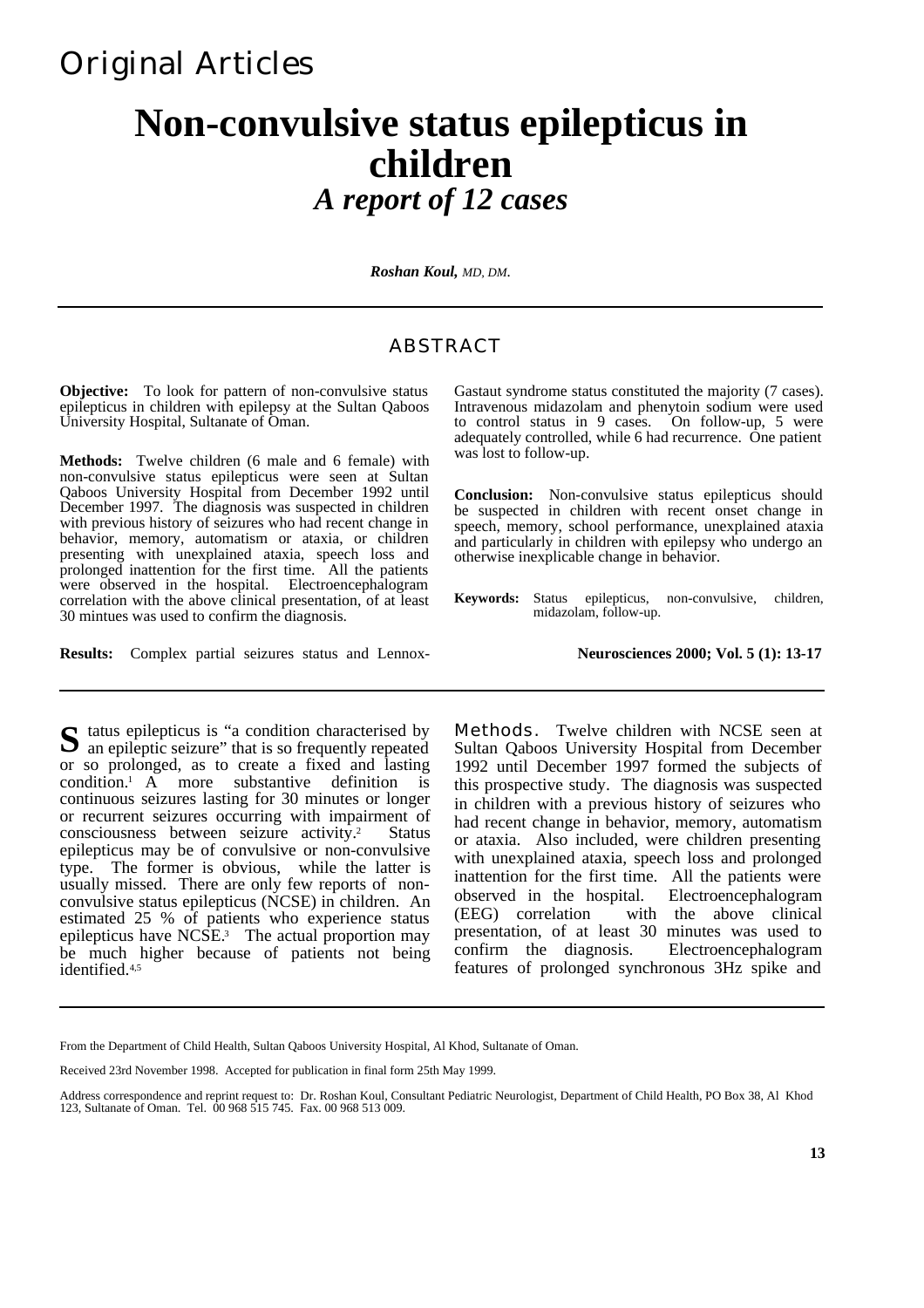| <b>Number</b>                                                                                                                                                                                                                                                                                                                                                                                                                                                              | $\mathbf{1}$             | $\overline{2}$                 | 3                              | 4                 | 5                          | 6                    | 7              | 8                                                                                                                                                      | 9                                                                                                                                                                                                                                                                                                                      | 10                       | 11                                     | 12                       |
|----------------------------------------------------------------------------------------------------------------------------------------------------------------------------------------------------------------------------------------------------------------------------------------------------------------------------------------------------------------------------------------------------------------------------------------------------------------------------|--------------------------|--------------------------------|--------------------------------|-------------------|----------------------------|----------------------|----------------|--------------------------------------------------------------------------------------------------------------------------------------------------------|------------------------------------------------------------------------------------------------------------------------------------------------------------------------------------------------------------------------------------------------------------------------------------------------------------------------|--------------------------|----------------------------------------|--------------------------|
| Sex                                                                                                                                                                                                                                                                                                                                                                                                                                                                        | $\mathbf{F}$             | М                              | M                              | $\mathbf F$       | $\mathbf{F}$               | M                    | М              | M                                                                                                                                                      | $\mathbf F$                                                                                                                                                                                                                                                                                                            | F                        | М                                      | F                        |
| Age in years/months (m)                                                                                                                                                                                                                                                                                                                                                                                                                                                    | 9                        | 8                              | $\overline{4}$                 | 6                 | 3,9m                       | 8                    | 9              | 3, 4m                                                                                                                                                  | 7                                                                                                                                                                                                                                                                                                                      | 11                       | 2,8m                                   | 6                        |
| Age of onset of seizures                                                                                                                                                                                                                                                                                                                                                                                                                                                   | $\overline{c}$           | 10 <sub>m</sub>                | $\overline{c}$                 | 3                 | 4 <sub>m</sub>             | 3                    | 8              | 2                                                                                                                                                      | 5                                                                                                                                                                                                                                                                                                                      | 3                        | 1.6m                                   | 3.6m                     |
| Type of seizure before<br><b>NCSE</b>                                                                                                                                                                                                                                                                                                                                                                                                                                      | <b>CPS</b>               | <b>GTC</b><br>TC SE            | <b>TC</b><br>Myoclonic         | ÷,                | <b>TC</b>                  | $\overline{a}$       | $\overline{a}$ | <b>TC</b><br>Myoclonus<br>TC SE                                                                                                                        | Myoclonic<br>TC                                                                                                                                                                                                                                                                                                        | TC<br><b>CPS</b>         | <b>TC</b><br>MA                        | <b>TC</b><br>Myoclonic   |
| Associated symptoms/<br>deficit                                                                                                                                                                                                                                                                                                                                                                                                                                            |                          |                                | M<br>Regression                | Ataxia            | <b>MR</b><br>LH            | Delayed<br>milestone | <b>PSP</b>     | Ataxia                                                                                                                                                 | <b>MR</b>                                                                                                                                                                                                                                                                                                              | Aphasia                  | Ataxia<br>Aphasia                      | Ataxia<br>Aphasia        |
| CT/MRI                                                                                                                                                                                                                                                                                                                                                                                                                                                                     | N/N                      | $N/-$                          | $CA/-$                         | $N/-$             | Arachnoid-<br>$do-cyst(R)$ | <b>MCH</b>           | N/N            | $N$ /-                                                                                                                                                 | $N/-$                                                                                                                                                                                                                                                                                                                  | $N$ /-                   | N/N                                    | N/N                      |
| EEG                                                                                                                                                                                                                                                                                                                                                                                                                                                                        | <b>CPSE</b>              | <b>CPSE</b>                    | LGSE                           | Absence<br>status | <b>ESES</b>                | <b>CPSE</b>          | <b>CPSE</b>    | <b>MAE</b>                                                                                                                                             | <b>LGSE</b>                                                                                                                                                                                                                                                                                                            | LK                       | <b>BS</b><br>(LGSE)                    | <b>MAE</b>               |
| Other investigations                                                                                                                                                                                                                                                                                                                                                                                                                                                       |                          | Met -ve   Met -ve              | Met -ve                        | $\overline{a}$    |                            | $\overline{a}$       | $\overline{a}$ | Met -ve                                                                                                                                                | <b>GSD</b>                                                                                                                                                                                                                                                                                                             | $\sim$                   | Met-ve                                 | Met-ve                   |
| Status controlled                                                                                                                                                                                                                                                                                                                                                                                                                                                          | <b>MDZ</b><br><b>DPH</b> | <b>DPH</b>                     | <b>MDZ</b><br><b>DPH</b>       | MDZ               | <b>VPA</b>                 | <b>VPA</b>           | VPA            | <b>MDZ</b><br><b>DPH</b>                                                                                                                               | MDZ<br><b>DPH</b>                                                                                                                                                                                                                                                                                                      | <b>MDZ</b><br><b>DPH</b> | <b>MDZ</b><br><b>DPH</b>               | <b>MDZ</b><br><b>DPH</b> |
| Outcome                                                                                                                                                                                                                                                                                                                                                                                                                                                                    | Good                     | Poor                           | Poor                           | Good              | No-follow<br>up            | Good                 | Good           | Good                                                                                                                                                   | Poor                                                                                                                                                                                                                                                                                                                   | Poor                     | Poor                                   | Poor                     |
| <b>AEDs</b>                                                                                                                                                                                                                                                                                                                                                                                                                                                                | <b>LTG</b>               | $VPA+$<br>$DPH+$<br><b>PHB</b> | $DPH+$<br>$VPA+$<br><b>CLZ</b> | <b>VPA</b>        | <b>VPA</b>                 | <b>VPA</b>           | <b>VPA</b>     | $VPA+$<br>$LTG+$<br><b>ACTH</b>                                                                                                                        | <b>LTG</b><br><b>DPH</b><br><b>CLZ</b>                                                                                                                                                                                                                                                                                 | <b>VPA</b><br><b>CBZ</b> | <b>VGB</b><br><b>LTG</b><br><b>VPA</b> | <b>LTG</b><br><b>VPA</b> |
| <b>CPS</b><br>complex partial seizures<br>$=$<br><b>TC</b><br>tonic clonic<br>$=$<br><b>GTC</b><br>generalized tonic clonic<br>$=$<br>M<br>mental<br>$=$<br>N<br>normal<br>$=$<br><b>AEDs</b><br>anti-eptileptic drugs<br>$=$<br><b>SE</b><br>status epilepticus<br>$=$<br>metabolic<br>Met<br>$=$<br><b>MCH</b><br>mild communicating hydrocephalus<br>$=$<br>LK<br>Landau Kleffner<br>$=$<br>MA<br>myoclonic astatic<br>$=$<br>LH<br>$\quad \  \  =$<br>left hemiparesis |                          |                                |                                |                   |                            |                      |                | <b>DPH</b><br><b>VPA</b><br>PHB<br><b>CLZ</b><br><b>LTG</b><br><b>CBZ</b><br><b>MDZ</b><br><b>PSP</b><br><b>GSD</b><br><b>BS</b><br>CA<br>$\mathbb{R}$ | phenytoin sodium<br>$=$<br>valproate sodium<br>$=$<br>phenobarbitone<br>$=$<br>clonazepam<br>$=$<br>lamotrigine<br>$=$<br>carbamazepine<br>$=$<br>midazolam<br>$=$<br>poor school performance<br>$=$<br>glycogen storage disease<br>$=$<br>burst suppression<br>$=$<br>cerebellar atrophy<br>$=$<br>retardation<br>$=$ |                          |                                        |                          |

Table 1 - Showing details of non-convulsive status epilepticus patients.

slow wave, predominant in anterior head regions confirmed absence status.<sup>3</sup> In complex partial status epilepticus (CPSE), the ictal changes included continuous spike and slow wave complexes, irregular sharp or slow waves or polyspike discharges on single or both temporal regions. Such features over extra-temporal regions have also been reported.<sup>3,6</sup> In Lennox-Gastaut syndrome (LGS) status, EEG changes of continuous or asynchronous 1.5 - 2 Hz spike and slow wave discharges with background slowing were used to settle the diagnosis. The continuous generalised spike and wave discharges during entire slow sleep established electrical status epilepticus of sleep (ESES). Continuous 2 -3 Hz spike and wave, polyspike complexes in altered mental state and head myoclonus were diagnostic of myoclonic astatic epilepsy of Doose.<sup>7</sup> Diffuse and multifocal spike and wave discharges during the entire EEG recording period of 30 minutes in a previously diagnosed case of Landau-Kleffner

A complete hematological profile, liver and renal functions, metabolic screening for lipids, carbohydrates and aminoacid abnormalities were done in all cases. Computer tomography (CT) scan of the brain was done in all children while four had magnetic resonance imaging (MRI) scans also. Liver biopsy was done in another child with hepatomegaly who presented with tonic-clonic and myoclonic seizures along with hypoglycemia. This child was subsequently confirmed to have glycogen storage disease Type IA. The patients were randomly picked up for different modes of therapy. Intravenous midazolam (MDZ) and phenytoin sodium (DPH) were used to control NCSE in nine cases. Seven had simultaneous infusion of both, while one each was given DPH and MDZ alone, in addition to other oral anti-epileptic drugs (AEDs). Midazolam was used following excellent recent reports of its efficacy in status epilepticus.<sup>8-11</sup> It also has a short half-life

syndrome (LKS), proved the diagnosis of LKS status.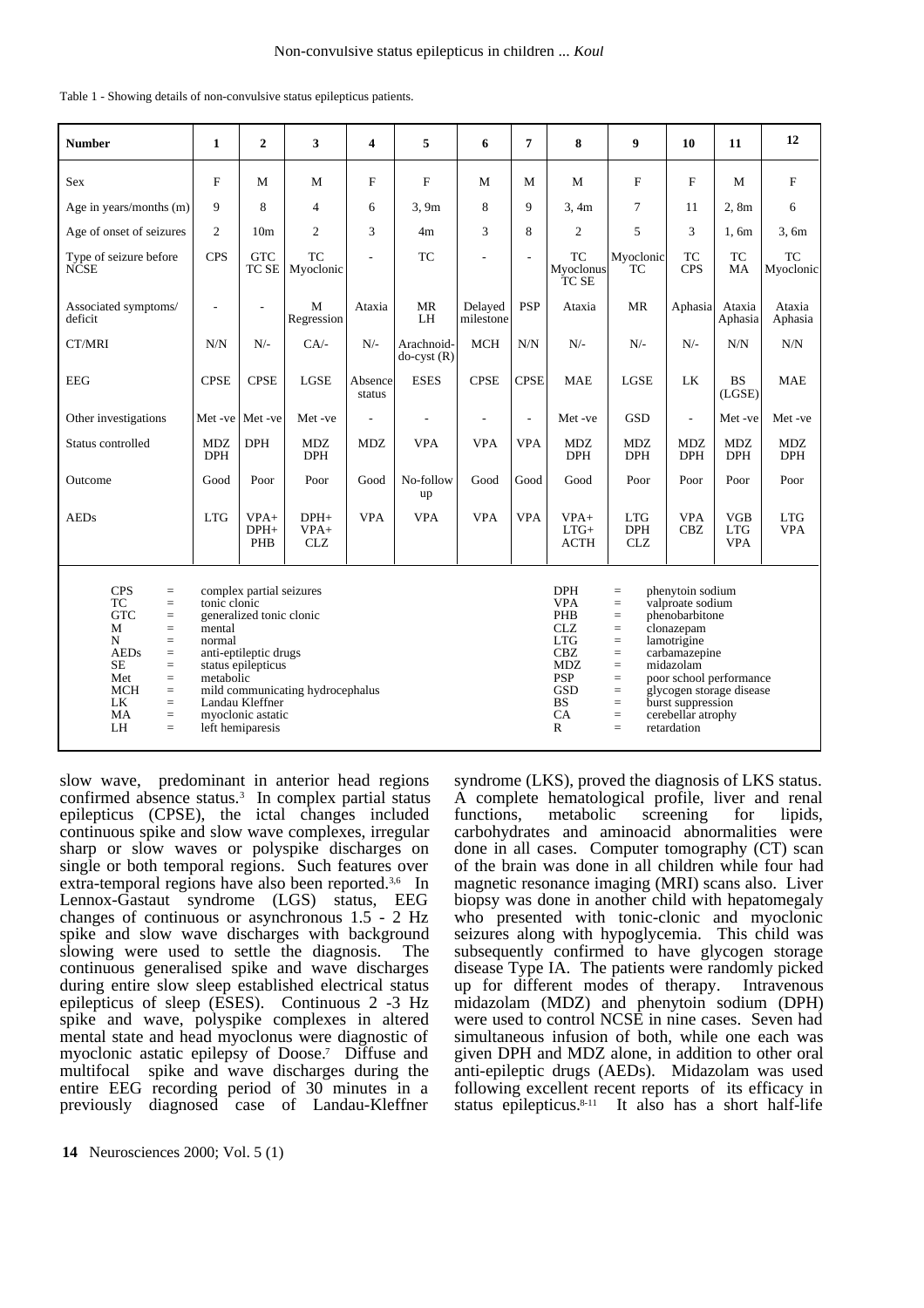

**Figure 1 -** Showing features of absence status in the form of continuous 3Hz spike and waves, predominant in anterior leads.



**Figure 3 -** Showing continuous generalized slow spike wave discharges in a child with Lennox-Gastaut status.

resulting in less sedation and the child becoming active within hours of cessation of the drug. The remaining three cases were given oral AEDs. Intravenous MDZ was given as bolus 0.15 mg/kg followed by increments of 1-5 mcg/kg/minute twice hourly till cessation of seizures for 24 hrs. Then it was reduced twice hourly, decreasing by 0.25 mcg/ kg/minute. Phenobarbitone (PHB) and paraldehyde were not used in any case. The patients were maintained on different AEDs (single or combination) according to the type of seizures (Table 1). All these children were followed up regularly in the pediatric neurology clinic. A seizure free period of 6 months was considered adequate control.

**Results.** Twelve children (6 males and 6 females) with NCSE were seen in the last 5 years at the University Hospital. Age at presentation ranged from 2 years to 11 years with a mean age of 7 years 3



**Figure 2 - Showing spikes and spike wave discharges over temporal and** parietal regions in CPSE



**Figure 4 -** A child with ESES, showing normal awake EEG on left and continuous bilateral synchronous spike and wave complexes in sleep.

months. The age, at onset of seizures was 4 months to 8 years with a mean of 2 years 10 months. Seven cases had different types of seizures before presenting as NCSE and two of these had previous episodes of tonic-clonic status. Three cases presented as only NCSE for the first time. Case 4 had ataxia, urinary incontinence, poor speech and infrequent blinking. Case 5 had delayed development. Case 7 had poor school performance and forgetfulness of recent onset. Intravenous MDZ and DPH were used to control NCSE in nine cases while in the remaining, oral sodium valproate was used. Intravenous MDZ was used alone in the patient with absence status epilepticus with oral sodium valproate. It was given for 24 hrs and tapered subsequently. In 2 cases of CPSE, 3 of Lennox Gastaut status epilepticus (LGSE) and one patient of myoclonic astatic epilepsy of Doose, MDZ was given when DPH infusion failed to control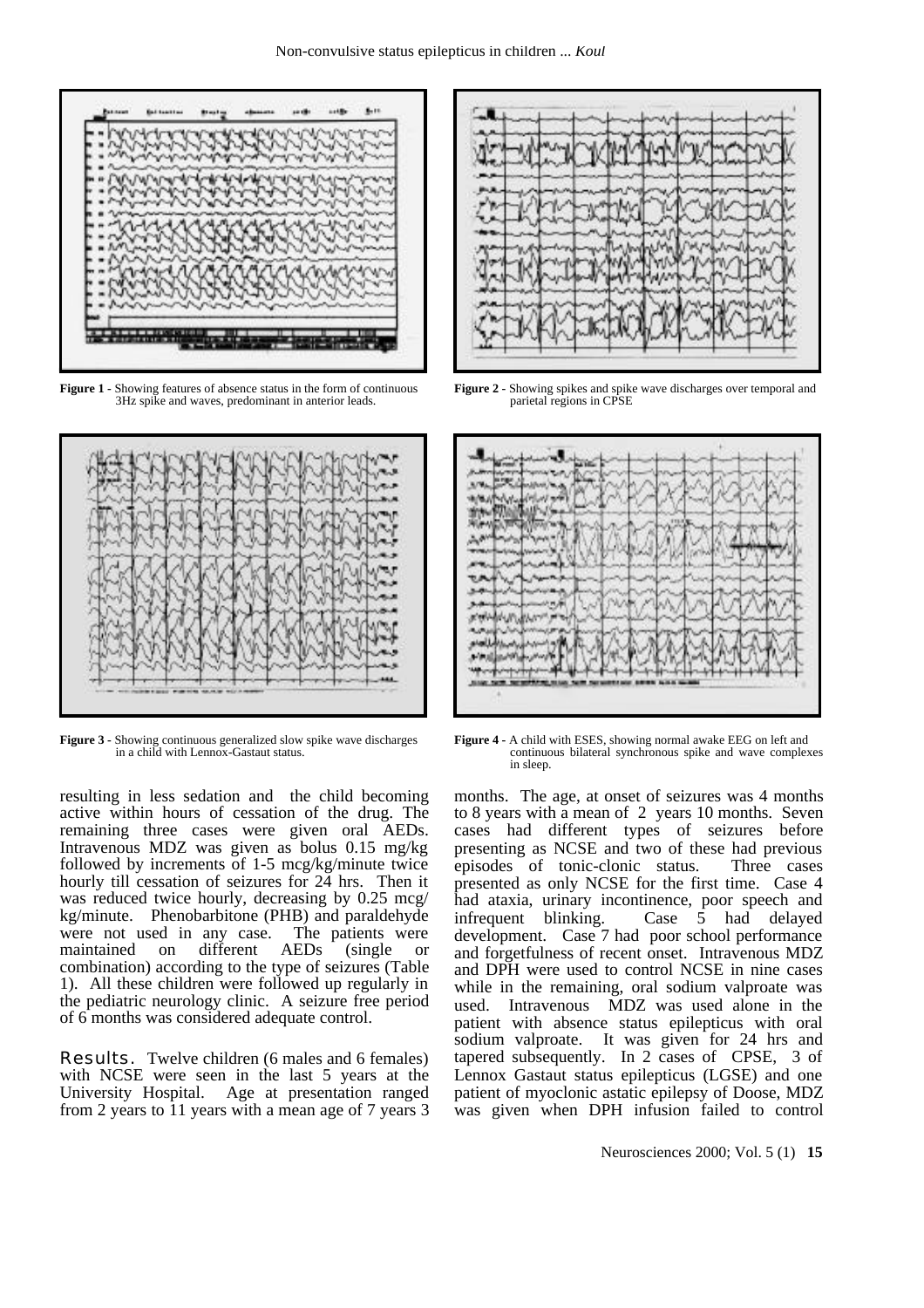fragmentary seizures like automatism, abnormal behaviour and myoclonic jerks. Phenytoin sodium alone, controlled CPSE in one case. In most of the patients, MDZ was used for about 24 hours, however in two patients, it was given for about one week. When dose reduction of MDZ was attempted after 24 hours and 72 hours, fragmentary seizures recurred in those two cases. Computerized tomography and MRI were abnormal in only three cases. Five children had recurrent NCSE, in three, it was controlled subsequently. One child was lost to follow up and two had recurrent cluster of brief seizures.

**Discussion.** Non-convulsive status epilepticus is uncommon in pediatric age group with the majority of the cases reported to be over 10 years of age.<sup>6,12,13</sup> About 25 % of cases of status epilepticus (SE) are NCSE.<sup>3,4</sup> Most of the reports show a predominance of absence SE.4,13 Only one patient with absence SE was seen in this report. This patient presented with absence status at onset with features of staring, urinary incontinence and loss of speech (Figure 1). Absence status is seen mostly in patients with primary or secondarily generalised seizure disorder<sup>2</sup> and occurs in 3 % of all patients who have absence seizures.12 It was seen in 6% of cases in a series by Stores.<sup>5</sup> Absence status was first observed by Lennox-Gastaut.<sup>14</sup> Other different names have been used for this condition like spike wave stupor, petit mal status, prolonged petit mal automatism and epilepsia minoris continua. The hallmark of this disorder is a prolonged confusional state of variable duration associated with EEG changes. Patients may continue to function normally during absence SE except that they would be less alert with lack of coordination. Rhythmic blinking, staring, clonic twitching, automatisms, occasional myoclonic jerks of limbs and paucity of speech may also be evident. The duration of seizure activity may last from thirty minutes to two days.<sup>15</sup> Electroenchepahlogram establishes the diagnosis in the form of  $\overline{3}$  Hz spike and slow wave complexes, synchronous and maximal in anterior head regions. The first case of CPSE was described by Gastaut and Roger in 1956.16 Other terms that have been used to describe this include temporal SE and psychomotor SE. The characteristic manifestations are automatism, mild motor phenomena, bizarre behavior, aphasia, ictal paresis, amnesia and variable responsiveness. changes include spike and slow wave complexes, polyspike discharges, irregular sharp or slow waves or rhythmical slowing. These changes may be localised or generalised. Two types of CPSE are recognised. Type I is recurrent CPS with focal EEG changes,15 and Type II is a continuous CPS activity with partial or secondarily generalised ictal EEG abnormality. In most cases, CPSE develops in a patient with partial seizure disorder without an obvious precipitating factor or a potential precipitating factor like infection, drug withdrawal or CPSE denovo without antecedent history of seizures. This occurs mostly in adults with cerebral infarction and herpes simplex encephalitis. Ictal behaviour of CPSE may be difficult to differentiate from absence SE. Focal EEG changes, previous history of seizures and the clinical setting will help in differentiating the two. Complex partial status epilepticus is usually reported in adults but can occur at any age.<sup>6</sup> Other conditions which need to be differentiated are metabolic encephalopathies, periodic lateralised epileptiform discharges, migraine, psychosis and somatiform disorders. There are only few reports of CPSE in children, the condition being commoner in the adult population. About 15% of cases of chronic complex partial seizures have CPSE. Four children had CPSE in this study (Figure 2). All of them presented around 9 years of age. Two of the cases had onset of seizures under 2 years of age. One child had poor school performance and forgetfulness at the time of presentation, while the other had delayed development. Lennox-Gastaut syndrome status is a common form of NCSE seen in children. It constituted 36% of cases in the largest reported series.<sup>5</sup> This type of NCSE occurs in age group 1-5 years. There are myoclonic, tonic, tonic-clonic and absence seizures in various permutations and combinations. Altered mentation and twitchings of the face may be present. These children are usually<br>mentally retarded. Electroencephalogram shows Electroencephalogram shows high amplitude 2-3 Hz slow spike wave complexes which are irregular and generalised. Three patients with LGSE were seen in our series (Figure 3). Myoclonic-astatic epilepsy status of Doose was seen in two cases, though reported to be another major group of NCSE in children.5,7 This develops in the age group 1-5 years in neurologically normal children. These children experience myoclonicastatic attacks, tonic fits and ataxia. Adequate seizure control in one patient was achieved with ACTH and lamotrigine and Lamotrigine and sodium valproate in another. Landau-Kleffner disease is characterised by seizures (partial or generalized), aphasia and multifocal seizure discharges on EEG, the usual age group being 3-15 years.17 The seizures may subside by 10-15 years of age. This status was seen in an already diagnosed case who showed frequent partial seizures, gait ataxia and confusional state for several hours. One child presented with delayed development. The EEG revealed ESES (Figure 4). This syndrome was first observed by Patry et al in 1971.<sup>18</sup> It is characterised by seizures, continuous nocturnal generalised spike and wave complexes and progressive neurocognitive decline beginning in childhood, usual age group being 8 months to 11 years. The seizures are partial motor, atypical absences or generalised tonic clonic. Electroencephalogram is characteristic in such cases. There are continuous bilaterally synchronous spike and wave complexes that occupied at least 85% of

inadequate AED levels. Patients may also develop